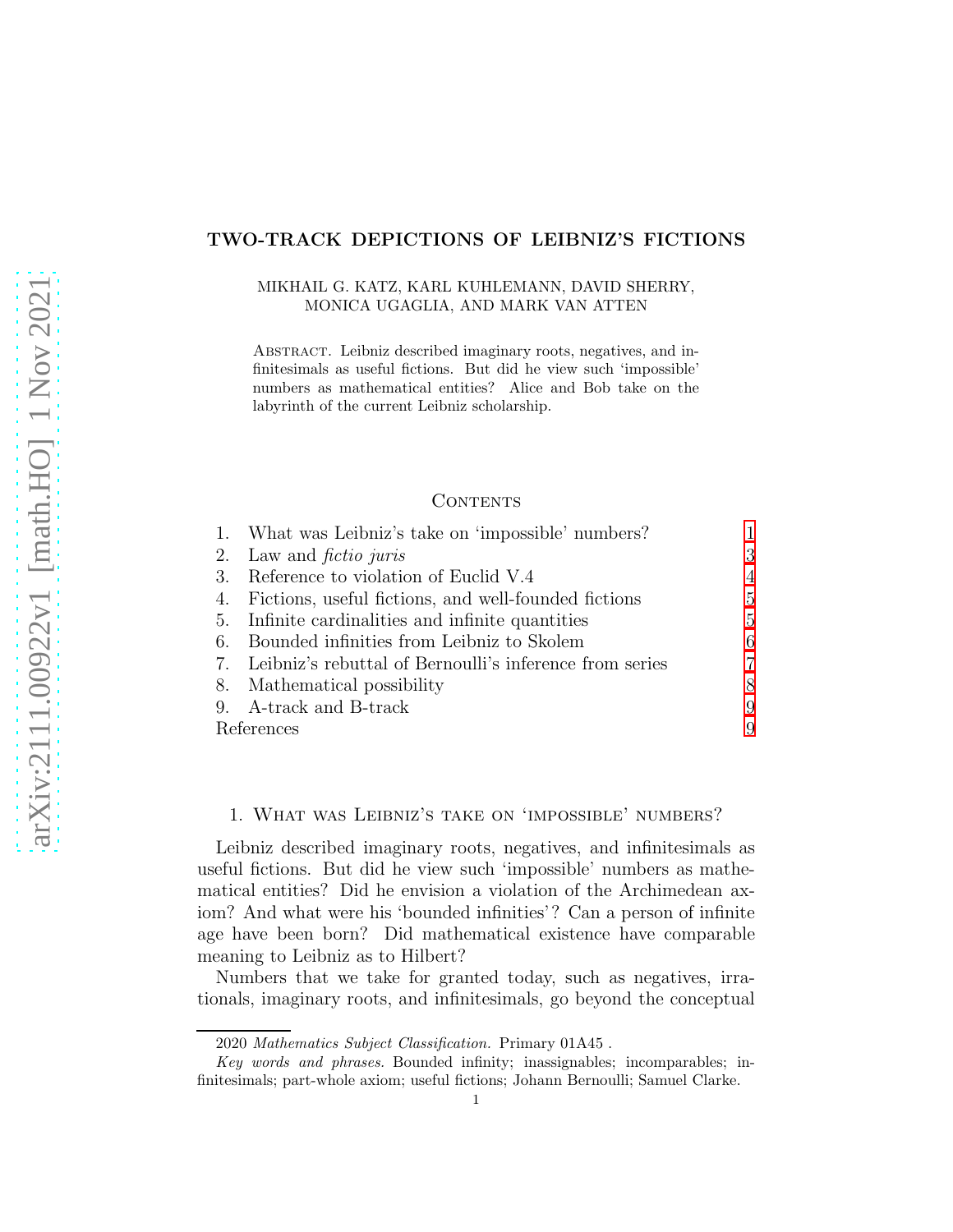world of Greek mathematicians.<sup>[1](#page-1-0)</sup> In a sense such numbers are impossible, or fictional.

Many 17th century pioneers saw their task as either explaining, or expanding upon, Greek mathematics. A typical case is Fermat's reconstruction of Apollonius' Plane Loci (see [\[30\]](#page-10-0), [\[12\]](#page-9-0) for a discussion). In particular, they had to justify the status of certain 'fictions' admitting no geometric representation. Throughout his mathematical career, Leibniz argued for the virtues of expanding the scope of 'quantity' to include negatives, imaginaries, and infinitesimals. It is, however, not always easy to discern the precise nature of Leibniz's attitude toward expanding the conceptual resources of mathematics.

Leibniz saw Galileo's paradox of the infinite<sup>[2](#page-1-1)</sup> as an indication that the concept of an infinite whole is contradictory because it contradicts the part-whole principle.[3](#page-1-2) Leibniz's view is in sharp contrast with the modern one, comfortable with the concept of an infinite cardinality. Leibniz often used 'infinite number' in the sense of what we would refer to today as infinite cardinality (contradictory in Leibniz's view), indicating that he used the term 'infinite number' in a generalized sense. When he spoke of the reciprocals of infinitesimals used in his calculus, he tended to use either 'infinite quantity' or infinitum terminatum (bounded infinity) rather than 'infinite number', though occasionally he used the latter term as well, as when he defined an infinitesimal as an "infinitely small fraction, or one whose denominator is an infinite number."[4](#page-1-3)

In his 1683 Elementa Nova matheseos universalis, Leibniz explained that some mathematical operations cannot be performed in actuality, but nonetheless one can exhibit 'a construction in our characters' (in nostris characteribus [\[16,](#page-9-1) p. 520]), meaning that one can carry out a formal calculation, such as those with imaginary roots. Just as Leibniz is pushing the envelope by extending the domain of quantities to include inassignable ones, he is pushing the envelope by extending the

<span id="page-1-0"></span><sup>&</sup>lt;sup>1</sup>Some prominent 20th century scholars were still opposed to, or uncomfortable with, both irrationals and infinitesimals. Thus, Errett Bishop opposed both the classical development of the real numbers and the use of infinitesimals in teaching calculus [\[5\]](#page-9-2). For a discussion, see [\[11\]](#page-9-3), [\[9\]](#page-9-4), [\[10\]](#page-9-5), [\[31\]](#page-10-1).

<span id="page-1-1"></span><sup>&</sup>lt;sup>2</sup>Galileo observed that the natural numbers admit a one-to-one correspondence with the squares.

<span id="page-1-2"></span><sup>&</sup>lt;sup>3</sup>The principle asserts that a (proper) part is smaller than the whole. The principle goes back to Euclid (Elements I, common notion 8).

<span id="page-1-3"></span><sup>4</sup> "fraction infiniment petite, ou dont le denominateur soit un nombre infini" [\[20,](#page-10-2) p. 93].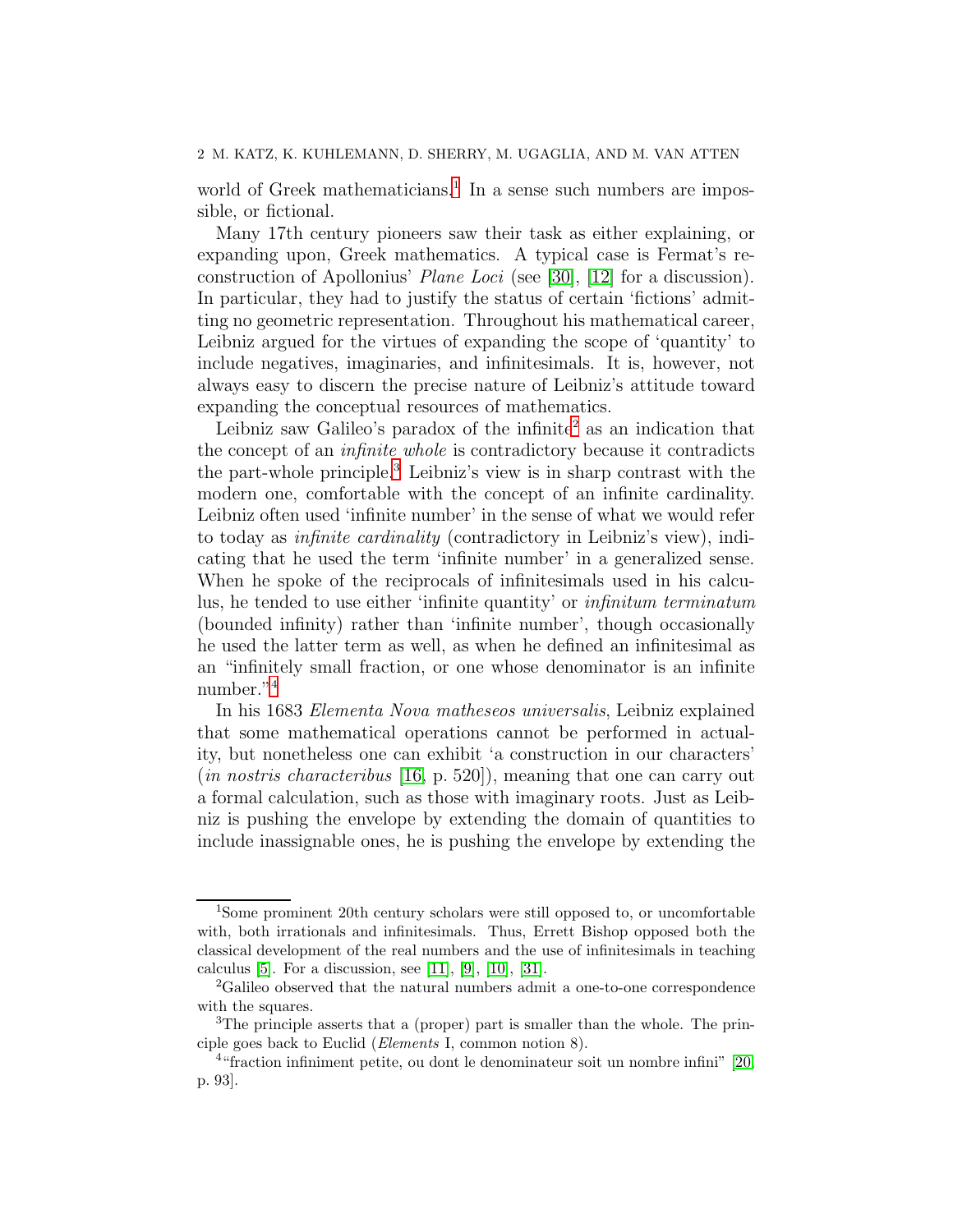meaning of 'construction' to include a mental operation using 'our characters'.

Leibniz referred to infinitesimals as fictional entities. But what is the precise meaning of that expression? The crux of the matter is whether Leibniz viewed infinitesimals as mathematical entities.

Alice holds that the Leibnizian term 'infinitesimal' does not refer to a mathematical entity,<sup>[5](#page-2-1)</sup> and sees Leibniz's expression *fictional entities* as including terms that only seem to refer to mathematical entities but in actuality do not. Alice reads the epithet fictional as undermining the noun entity. Furthermore, to Alice 'infinitesimals' do not refer to mathematical entities because such would be inconsistent, i.e., contradictory, and more specifically contrary to the part-whole axiom.

Bob holds that infinitesimals are mathematical entities, and interprets the expression fictional entities as describing entities of a special kind, namely *fictional*. Bob reads the epithet *fictional* not as undermining but as delimiting the meaning of entity, and views these mathematical entities as consistent, as any mathematical entity would have to be; in particular, they do not contradict the part-whole axiom. Bob holds that their fictionality references the fact that they are merely accidentally impossible (in accordance with the Leibnizian philosophy of knowledge) but nonetheless consistent, and therefore legitimate mathematical entities in Leibniz's view.

# 2. LAW AND *fictio juris*

<span id="page-2-0"></span>Did Leibniz view the term 'infinitesimal' as tied up with contradiction? Alice cites as evidence the fact that Leibniz sometimes used contradictory notions in jurisprudence.[6](#page-2-2)

<span id="page-2-1"></span><sup>&</sup>lt;sup>5</sup>"[Numbers or ideal entities] are entities that are referred to. Fictions, on the other hand, are not entities to which we refer. They are not abstract entities" [\[8,](#page-9-6) p. 100] (emphasis added).

<sup>&</sup>quot;Leibniz conceived of infinitely small as compendia cogitandi for proofs and discovery and *not as genuine mathematical entities*" [\[28,](#page-10-3) p. 360] (emphasis added).

<sup>&</sup>quot;[R]eference to the infinite and infinitely small does not amount to the acceptance of genuine infinite entities, but is a 'way of speaking' referring ultimately to the only existing mathematical quantities, that is, finite quantities" [\[29,](#page-10-4) p. 441] (emphasis added).

<span id="page-2-2"></span> $^{6}$ "[E]ven though its concept [infinitesimal] may contain a contradiction, it can nevertheless be used to discover truths, provided a demonstration can (in principle) be given to show that its being used according to some definite rules will avoid contradiction. This strategy of using 'fictions' is not limited to mathematics and was very widespread in Law, the discipline which Leibniz first learned as a student, where it took the form of the '*fictio juris*'" ([\[29,](#page-10-4) p. 407]; emphasis in the original).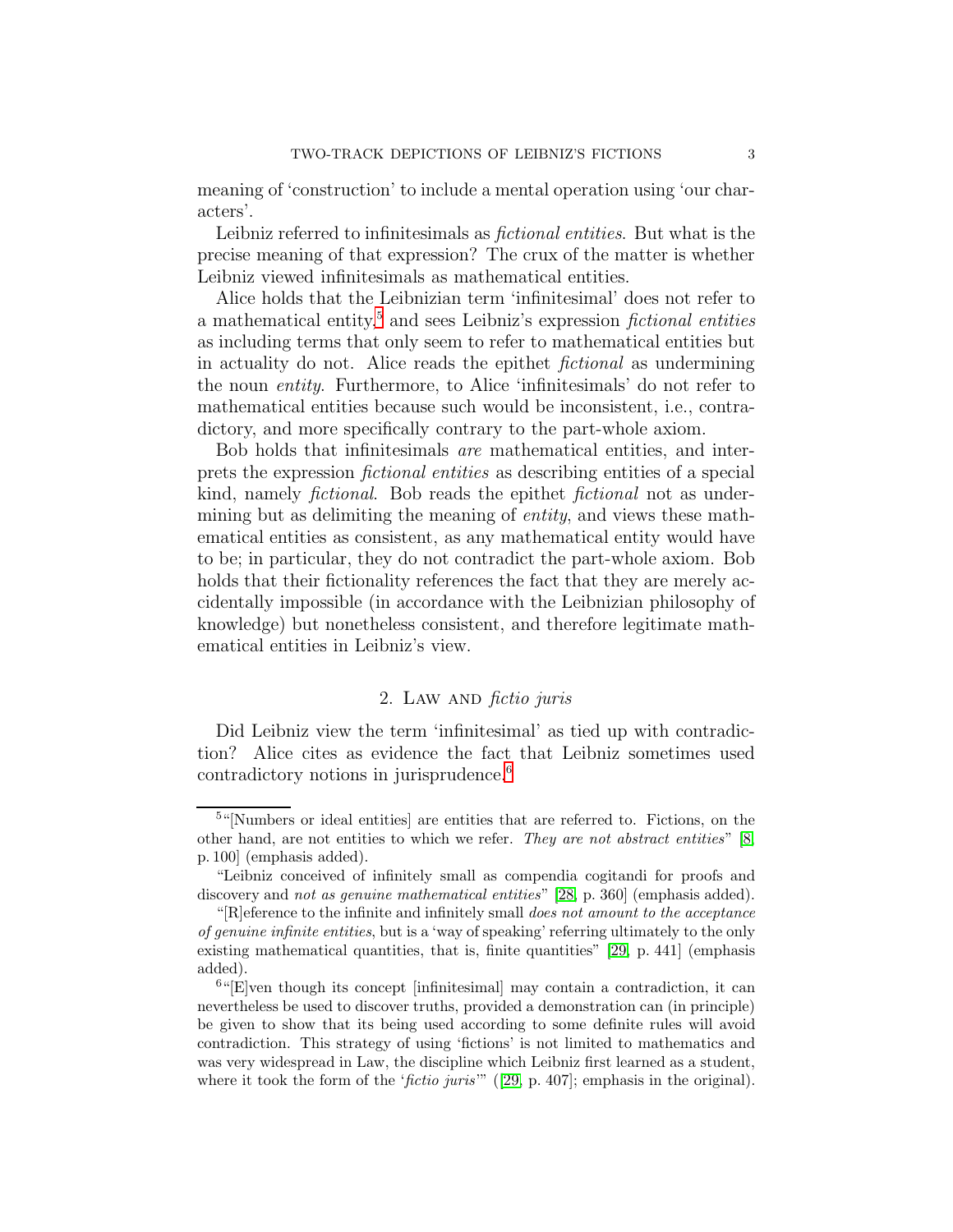### 4 M. KATZ, K. KUHLEMANN, D. SHERRY, M. UGAGLIA, AND M. VAN ATTEN

Bob argues that jurisprudence fails to provide convincing evidence as far as Leibniz's mathematical practice is concerned. Bob holds that non-contradiction was the very foundation of the mathematical method for Leibniz<sup>[7](#page-3-1)</sup> (see also Section [8\)](#page-7-0), barring any inference from legal usage.

## 3. Reference to violation of Euclid V.4

<span id="page-3-0"></span>Infinitesimals, as usually conceived, involve a violation of the Archimedean property. One can therefore ask whether Leibniz ever alluded to such a violation in writing. In fact, Leibniz wrote in a 14/24 june 1695 letter to l'Hospital:

> I use the term incomparable magnitudes to refer to [magnitudes] of which one multiplied by any finite number whatsoever, will be unable to exceed the other, in the same way [adopted by] Euclid in the fifth definition of the fifth book [of The Elements]. [\[17\]](#page-9-7)

In modern editions of *The Elements*, the notion of comparability appears in Book V, Definition 4.[8](#page-3-2) A similar discussion of incomparability in the context of Euclid's definition appears in a 1695 publication of Leibniz's [\[18\]](#page-9-8) in response to Nieuwentijt's criticism.

Alice reads the Leibnizian reference to Euclid's Definition V.4, and the violation thereof by infinitesimals when compared to ordinary magnitudes, as merely a 'nominal definition'.[9](#page-3-3) Alice quotes Leibniz to the effect that nominal definitions could harbor contradictions. Alice holds that the true meaning of infinitesimals resides in the Archimedean exhaustion-style unwrapping of ostensibly infinitesimal arguments.<sup>[10](#page-3-4)</sup>

Bob argues that Archimedean paraphrases in exhaustion style constitute an alternative method rather than an unwrapping of the infinitesimal method.[11](#page-3-5) Bob notes that, while Leibniz warned that nominal definitions may harbor contradictions, there is no indication that they

<span id="page-3-1"></span> $7$ See [\[4,](#page-9-9) § 3.4].

<span id="page-3-2"></span><sup>8</sup> "Magnitudes which when multiplied can exceed one another are said to have a ratio to one another" [Transl. Mueller]. A system of magnitudes satisfying Euclid V def. 4 is said to be Archimedean, in connection with the so-called Archimedean axiom; in modern notation: "for every A and every  $B$ , a multiple  $nA$  of A exists such that  $nA > B$ ".

<span id="page-3-3"></span><sup>&</sup>lt;sup>9</sup>"If one wants to infer existence, one cannot just rely on the nominal definition of 'incomparables' (as not respecting the definition of Archimedean quantities)" [\[29,](#page-10-4) p. 433].

<span id="page-3-4"></span><sup>&</sup>lt;sup>10</sup>"The strict proof operating only with assignable quantities justifies proceeding by simply appealing to the fact that  $dv$  is incomparable with respect to  $v$ : in keeping with the Archimedean axiom, it can be made so small as to render any error in neglecting it smaller than any given" [\[2,](#page-8-2) pp. 567–568].

<span id="page-3-5"></span> $^{11}$ See [\[4,](#page-9-9) § 1.3].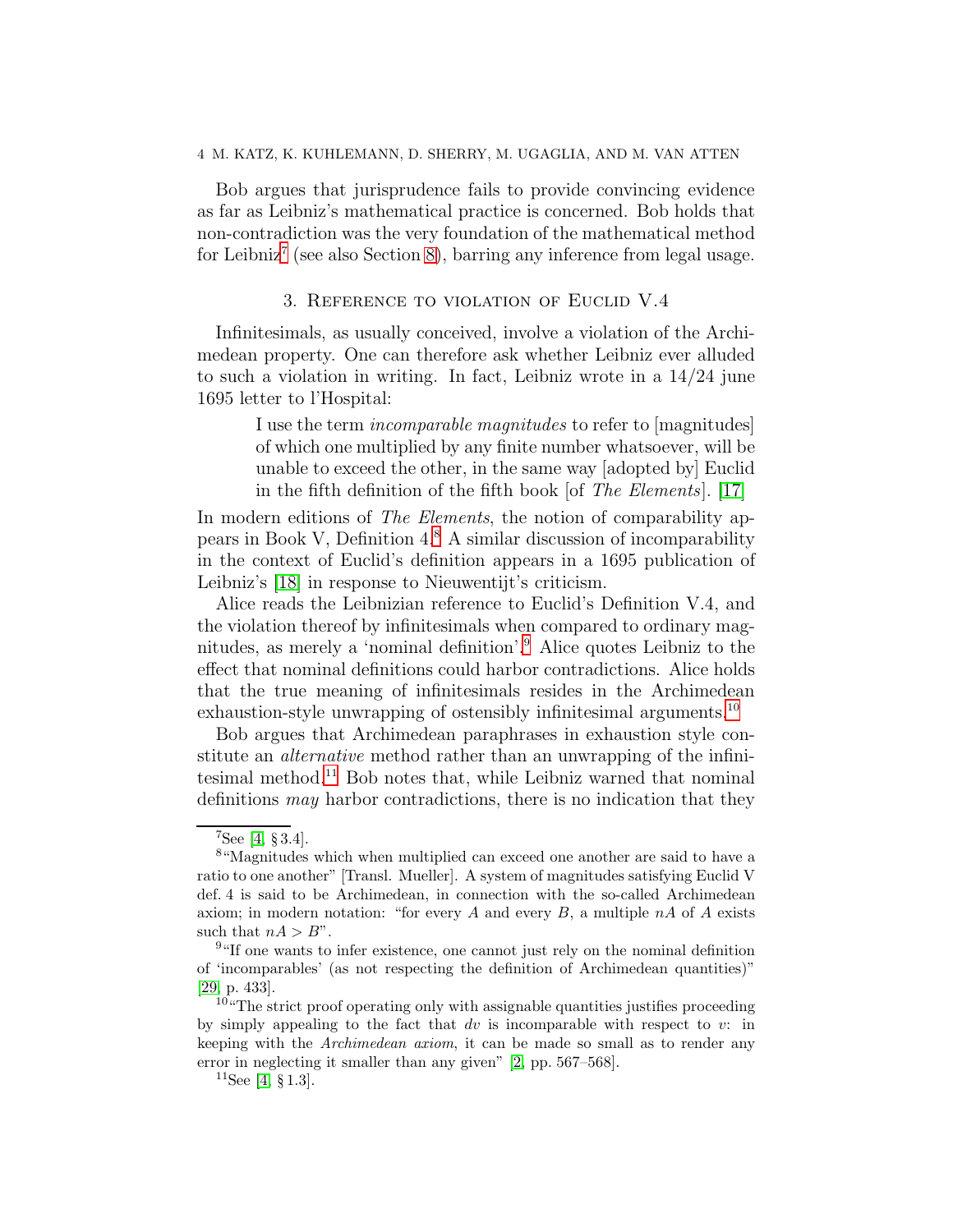must do so; hence, regardless of whether one interprets the violation of Euclid's Definition V.4 as a 'nominal' move, infinitesimals can still be consistent mathematical entities.

<span id="page-4-0"></span>4. Fictions, useful fictions, and well-founded fictions

Do fictions involve contradictions? Some Leibnizian texts shed light on the matter. In 1674, Leibniz analyzed the area under the hyperbola, and concluded that

> "the infinite is not a whole, but only a fiction, since otherwise the part would be equal to the whole" [\[22\]](#page-10-5), A VII 3, 468; october 1674.

Alice quotes this text as evidence that Leibniz uses the term *fiction* to refer to a contradictory infinite whole.<sup>[12](#page-4-2)</sup>

Bob points out that, while Leibniz does use the term fiction in this analysis of an infinite whole, he never refers to such contradictory notions as either useful or well-founded fictions; meanwhile, Leibniz does describe infinitesimals as both useful fictions and well-founded fictions.[13](#page-4-3) Furthermore, Leibniz did not actually write that an infinite whole was a fiction, contrary to Alice's inference. Leibniz wrote that 'the infinite is not a whole, but only a fiction'. That is not the same as saying that an infinite whole is a fiction. Therefore the inference from the 1674 passage is inconclusive.

### <span id="page-4-1"></span>5. Infinite cardinalities and infinite quantities

Alice and Bob have argued about both the meaning of 'infinite number' in Leibniz, and his distinction between infinita terminata (bounded infinities) and infinita interminata (unbounded infinities). One of the main sources for this Leibnizian distinction is his De Quadratura Arithmetica [\[25\]](#page-10-6).

Leibniz's writings contain many speculations about the paradoxical behavior of the infinita terminata. For example, Leibniz mentioned the

<span id="page-4-2"></span><sup>&</sup>lt;sup>12</sup>The Leibnizian passage is quoted as evidence in  $[2]$  and  $[29]$  as follows:

<sup>&</sup>quot;Even though this establishes the fictional nature of such infinite wholes, however, this does not mean that one cannot calculate with them; only, the viability of the resulting calculation is contingent on the provision of a demonstration"  $(2, 1)$ p. 557]; emphasis added);

<sup>&</sup>quot;Here, the infinite area is that between the hyperbola and its asymptote (bounded on one side), and Leibniz argues that since taking it as a true whole leads to contradiction with the axiom that the whole is greater than its (proper) part, it should instead be regarded as a fiction" ([\[29,](#page-10-4) p. 405]; emphasis added).

<span id="page-4-3"></span> $13$ See [\[14\]](#page-9-10), [\[32\]](#page-10-7), [\[3\]](#page-9-11).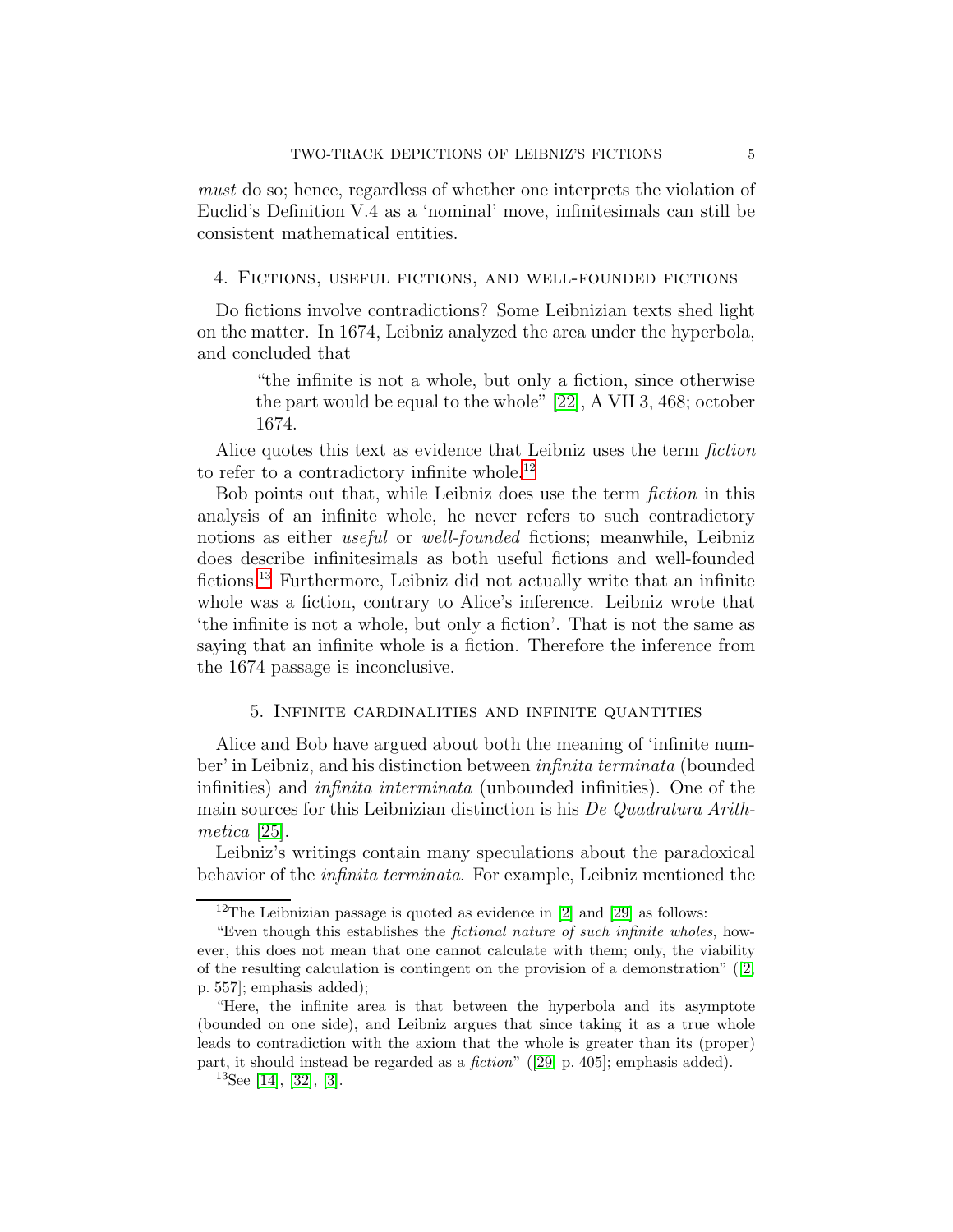allegory of somebody of infinite age who nonetheless was born; somebody who lives infinitely many years and yet dies [\[1,](#page-8-3) p. 51]. According to Leibniz, the kind of infinite quantities one obtains by inverting infinitesimals is infinita terminata, as in the example of an infinite-sided polygon. Bob argues that these ideas seem difficult today because of the prevalence of a post-Weierstrassian mindset in traditional mathematical training.[14](#page-5-1)

Alice quotes passages where Leibniz argues that infinite wholes are contradictory because contrary to the part-whole axiom.<sup>[15](#page-5-2) [16](#page-5-3)</sup> Alice holds that *infinite number* necessarily means *infinite whole*, infinitesimals are their inverses, and therefore all are contradictory.

Bob analyzes the Leibnizian distinction between bounded infinity and unbounded infinity, and points out that the latter is akin to cardinality.[17](#page-5-4) The former are the inverses of infinitesimals, constitute a notion distinct from cardinalities, and involve no contradiction.<sup>[18](#page-5-5)</sup> Bob holds that the expression *infinite number* in Leibniz is ambiguous and could refer either to cardinalities (contradicting the part-whole axiom), or to (noncontradictory) infinita terminata. For a modern illustration of infinita terminata see Section [6.](#page-5-0)

### 6. Bounded infinities from Leibniz to Skolem

<span id="page-5-0"></span>We provide a modern formalisation of Leibniz's *infinita terminata* in terms of the extensions of N developed by Skolem in 1933 [\[33\]](#page-10-8). Such an extension, say  $M$ , satisfies the axioms of Peano Arithmetic (and in this sense is indistinguishable from  $\mathbb N$ ). Yet M is a proper extension, of which N is an initial segment. Such models are sometimes referred to as nonstandard models of arithmetic; see e.g., [\[15\]](#page-9-12). Each element of the complement

# $M \setminus \mathbb{N}$

<span id="page-5-1"></span><sup>14</sup>See Section [6](#page-5-0) for Skolem's formalisation of the idea of an infinite integer.

<span id="page-5-2"></span><sup>&</sup>lt;sup>15"</sup>[Leibniz] argued in some critical comments on Galileo's *Discorsi* in 1672 that the part-whole axiom must be upheld even in the infinite. It follows that it is impossible to regard 'all the numbers' and 'all the square numbers' as true wholes, since then the latter would be a proper part of the former, and yet equal to it, yielding a contradiction" [\[29,](#page-10-4) pp. 405–406].

 $16$ Arguably, Leibniz in fact possessed the means to see that the part-whole axiom and the existence of infinite wholes are not incompatible [\[34\]](#page-10-9).

<span id="page-5-4"></span><span id="page-5-3"></span> $17$ See [\[4,](#page-9-9) § 2.2].

<span id="page-5-5"></span> $18$ "[U]nlike the infinite number or the number of all numbers, for Leibniz infinitary concepts do not imply any contradiction, although they may imply paradoxical consequences" [\[6,](#page-9-13) Section 7].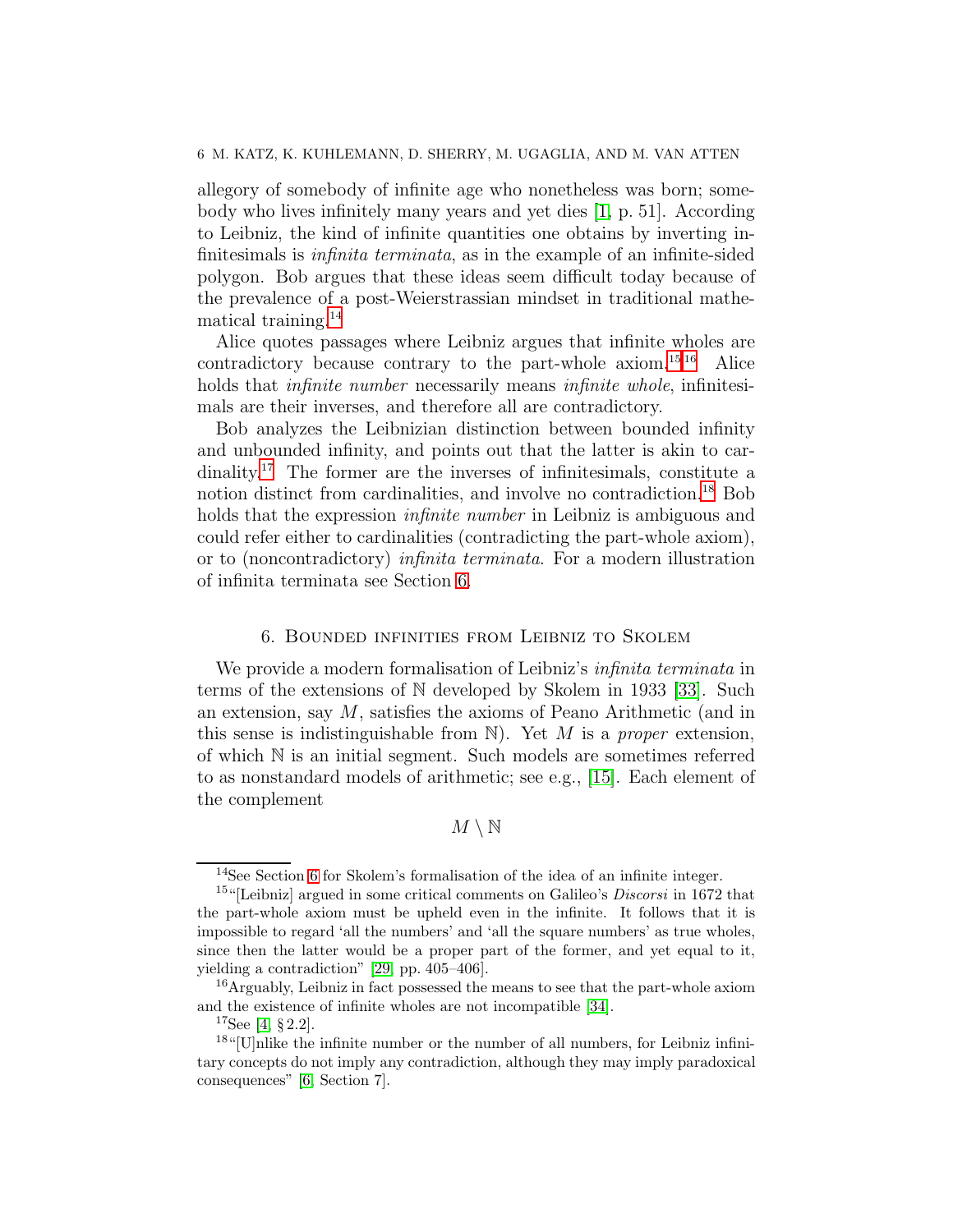is greater than each element of N and in this sense can be said to be infinite.

Notice that, depending on the background logical system, one can view Skolem's extensions as either 'potentially' or 'actually' infinite (of course in the former case neither  $N$  nor  $M$  exists as a completed whole). The sense in which elements of  $M \setminus \mathbb{N}$  are 'infinite' is unrelated to the Aristotelian distinction. An element of  $M \setminus \mathbb{N}$  provides a modern formalisation of the infinita terminata.

### <span id="page-6-0"></span>7. Leibniz's rebuttal of Bernoulli's inference from series

In a 24 february/6 march 1699 letter to Bernoulli [\[19\]](#page-9-14), Leibniz noted that the infinity of terms in a geometric progression does not prove the existence of infinitesimals:

> You do not reply to the reason which I have proposed for the view that, given infinitely many terms, it does not follow that there must also be an infinitesimal term. This reason is that we can conceive an infinite series consisting merely of finite terms or of terms ordered in a decreasing geometric progression. I concede the infinite plurality of terms, but this plurality itself does not constitute a number or a single whole. [\[23,](#page-10-10) p. 514]

Leibniz used the distinction between a plurality and an infinite whole to refute Bernoulli's attempted inference from the existence of infinite series to the existence of infinitesimals, and reiterated his position against viewing an infinite plurality as a whole (see Section [5\)](#page-4-1).

Alice argues that Leibniz's exchange with Bernoulli about infinite series shows that Leibniz viewed infinitesimals and infinite quantities as contradictory.[19](#page-6-1)

Bob notes that Leibniz stresses the distinction between infinite cardinality and infinite quantity (reciprocal of infinitesimals). Bob argues that the exchange with Bernoulli precisely refutes Alice's attempt to blend infinite cardinality and infinite quantity so as to deduce the inconsistency of infinitesimals. Bob holds that Leibniz didn't blend cardinality and quantity: only Alice did. Leibniz, on the contrary, emphasized the distinction in order to refute Bernoulli's inference. Bob holds that Leibniz's rebuttal of Bernoulli's inference does a serviceable

<span id="page-6-1"></span><sup>19</sup>"This remains Leibniz's position into his maturity and both arguments are to be found, for example, in the correspondence with Bernoulli in 1698 . . . That is, he held that the part-whole axiom is constitutive of quantity, so that the concept of an infinite quantity, such as an infinite number or an infinite whole, involves a contradiction" [\[29,](#page-10-4) p. 406].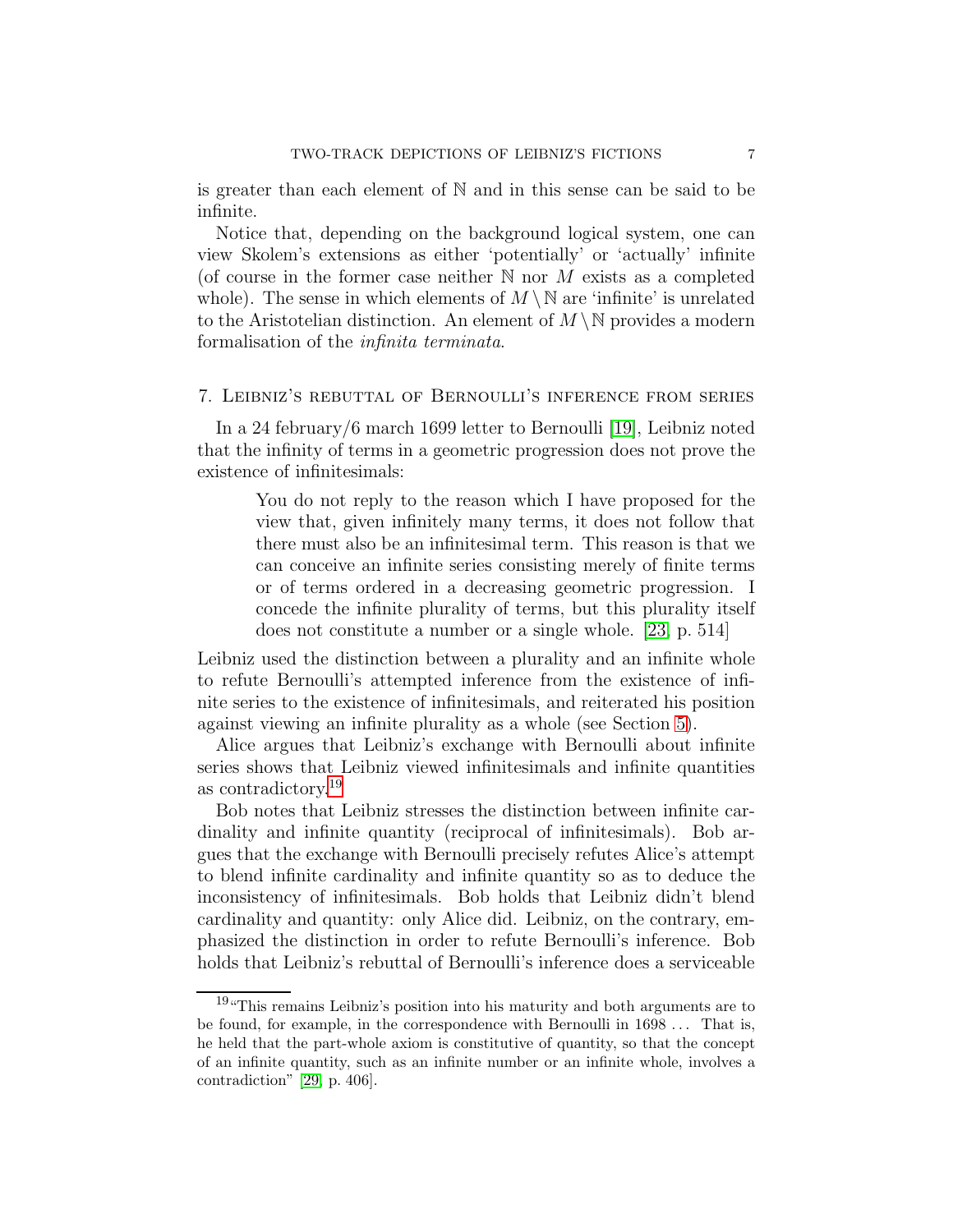<span id="page-7-0"></span>job of refuting Alice's inference concerning a purported inconsistency of fictional entities, as well.

# 8. Mathematical possibility

Among Leibniz's preparatory material for his *Characteristica Uni*versalis, we find the following definiton of possible, dating approximately from 1678:

A possible thing is that which does not imply a contradiction.[20](#page-7-1) The same definition appears in many writings, as for instance the 24 february/6 march 1699 letter to Bernoulli analyzed in Section [7,](#page-6-0) where Leibniz wrote:

Possible things are those which do not imply a contradiction.<sup>[21](#page-7-2)</sup> If even in the broader framework of the Characteristica Universalis, a thing is possible as soon as it causes no contradiction, then certainly in the narrower mathematical context, the absence of contradiction is sufficient to guarantee that the thing is possible. And in fact, that Leibniz meant the principle of non-contradiction to apply to mathematics is evident from his second letter to Clarke, from 1715:

> The great foundation of mathematics is the *principle of contra*diction or identity, that is, that a proposition cannot be true and false at the same time, and that therefore A is A and cannot be not A. This single principle is sufficient to demonstrate every part of arithmetic and geometry, that is, all mathematical principles. $^{22}$  $^{22}$  $^{22}$  [\[26,](#page-10-11) p. 7]

In itself, the identification of possibility with the principle of noncontradiction is not a novelty, as already in his Summa theologiae, Thomas Aquinas clearly explained the major consequences of this assumption:

> But what implies contradiction is not submitted to divine omnipotence, because it cannot bear the qualification of possible. $^{23}$  $^{23}$  $^{23}$

 $20 \text{``Possible est quod non implicit contradictionem'' A VI-2 p. 495. The defini$ tion is an additon made in 1678 to a text dating from 1671–1672 [ibid., p. 487].

<span id="page-7-2"></span><span id="page-7-1"></span><sup>21</sup>"Possibilia sunt quae non implicant contradictionem" [\[19\]](#page-9-14).

<span id="page-7-3"></span> $^{22}$ "Le grand fondement des Mathematiques est le *Principe de la Contradiction*, ou de l'Identité, c'est à dire, qu'une Enontiation ne sauroit etre vraye et fausse en même temps, et qu'ainsi  $A$  est  $A$ , et ne sauroit etre non  $A$ . Et ce seul principe suffit pour demontrer toute l'Arithmetique et toute la Geometrie, c'est à dire tous les Principes Mathematiques" (Leibniz [\[21\]](#page-10-12), 7:355–356).

<span id="page-7-4"></span><sup>23</sup>"Ea vero quae contradictionem implicant, sub divina omnipotentia non continentur, quia non possunt habere possibilium rationem" (Summa theologiae, I, q. 25, a. 3).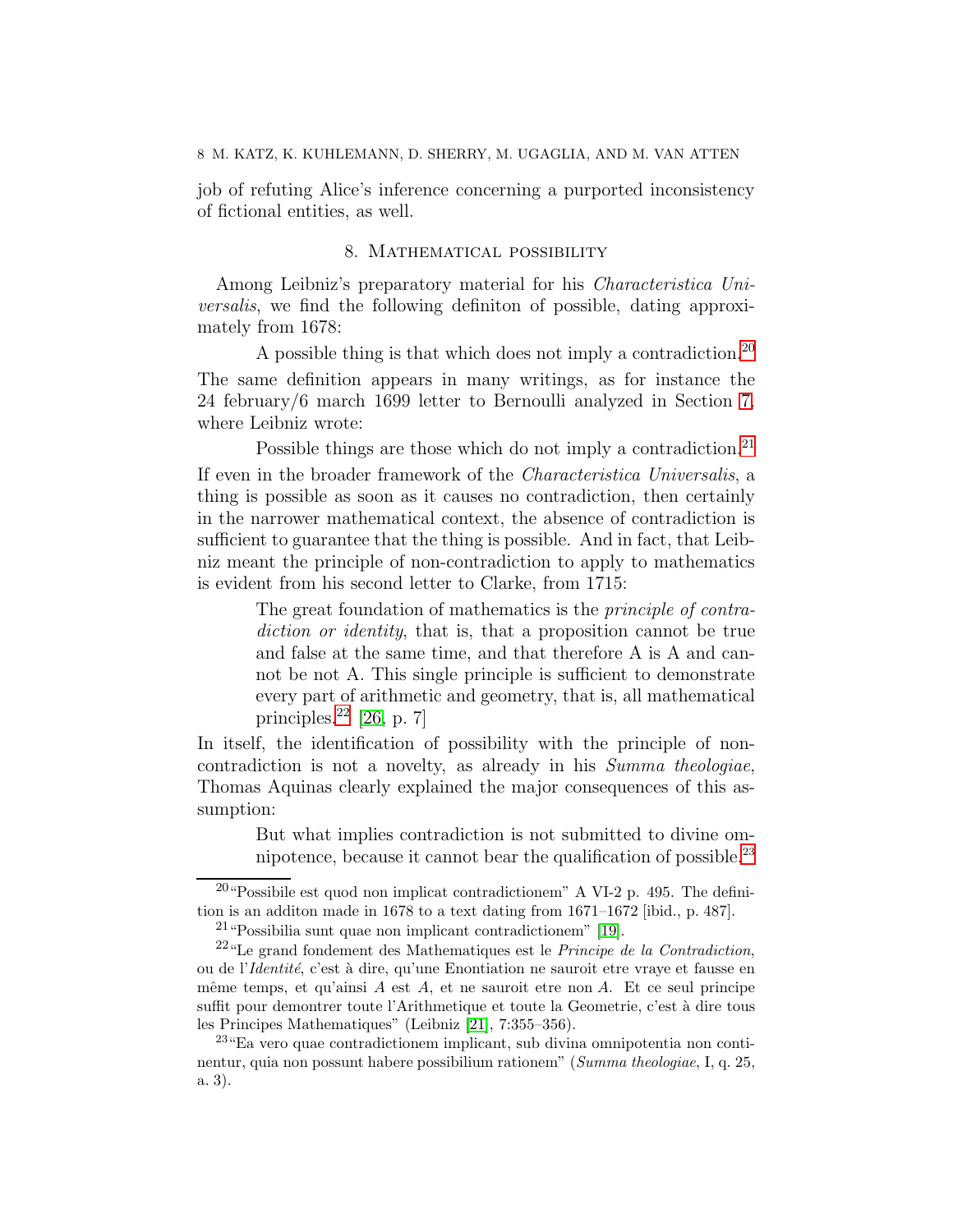But while in the Middle Ages possibility, and hence non-contradiction, was deemed to be a necessary condition for the existence of an entity, but not a sufficient one (not every possibility is actualized), Bob argues that in Leibniz's mathematics the condition is also sufficient: mathematical existence is equivalent to mathematical possibility, and the latter is wholly determined by a (global) principle of non-contradiction.Of course, this is not the case in physics, so that Leibniz can introduce the notion of accidental impossibilities, namely notions that are possible – and hence they exist in mathematics – but not necessarily instantiated in rerum natura. Accordingly, Leibniz held a non-contradiction view of mathematical existence that can be seen as an early antecedent of Hilbert's Formalism.<sup>[24](#page-8-4)</sup> Bob argues that, to be usable in mathematics, a concept must first and foremost be non-contradictory, and that Leibniz's letter undercuts Alice's claim that Leibniz viewed infinitesimals as contradictory.

# 9. A-track and B-track

<span id="page-8-0"></span>Alice (A) and Bob (B) represent a pair of rival depictions in the scholarly debate concerning the interpretation of Leibniz's fictional quantities such as infinitesimals and their reciprocals. A similar debate exists with regard to Cauchy's infinitesimal analysis [\[13\]](#page-9-15).

On the A-track reading, these quantities, just like infinite wholes violating the part-whole axiom, were contradictory concepts; the expression fictional entities describing them harbors a contradiction. Consequently, this reading denies that infinitesimals were the very basis of the Calculus; formulations that use them were merely figures of speech, abbreviating the Archimedean unwrappings thereof.

On the B-track reading, what Leibniz viewed as contradictory were only infinite wholes (involving a contradiction with the part-whole axiom), but not infinite and infinitesimal quantities. The latter were useful and well-founded fictions involving a violation of the Archimedean property. Their legitimacy as mathematical entities stemmed from their consistency, in an early anticipation of Hilbert's Formalism.

#### <span id="page-8-1"></span>**REFERENCES**

- <span id="page-8-3"></span>[1] Arthur, R. (Tr.) The Labyrinth of the Continuum. Writings on the Continuum Problem, 1672–1686. G. W. Leibniz. New Haven: Yale University Press, 2001.
- <span id="page-8-2"></span>[2] Arthur, R. Leibniz's syncategorematic infinitesimals. Archive for History of Exact Sciences 67 (2013), no. 5, 553–593.

<span id="page-8-4"></span> $24$ This observation was first made by Dietrich Mahnke, writing contemporaneously with the development of Hilbert's formalism. See e.g., [\[27,](#page-10-13) pp. 284-287].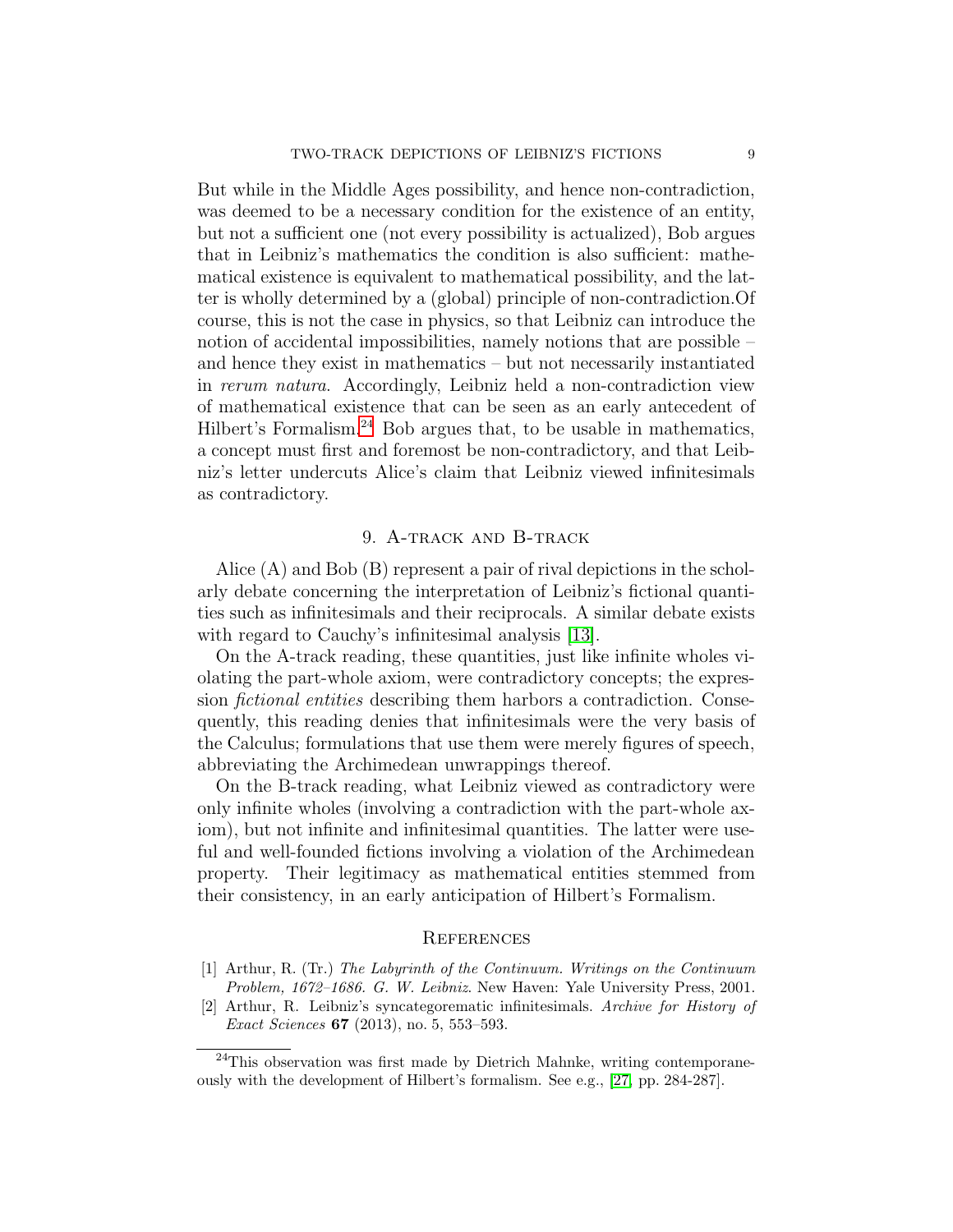#### <span id="page-9-11"></span>10M. KATZ, K. KUHLEMANN, D. SHERRY, M. UGAGLIA, AND M. VAN ATTEN

- [3] Bair, J.; Błaszczyk, P.; Ely, R.; Heinig, P.; Katz, M. Leibniz's well-founded fictions and their interpretations. Mat. Stud. 49 (2018), no. 2, 186–224. [http://](http://doi.org/10.15330/ms.49.2.186-224) [doi.org/10.15330/ms.49.2.186-224](http://doi.org/10.15330/ms.49.2.186-224), <https://arxiv.org/abs/1812.00226>
- <span id="page-9-9"></span>[4] Bair, J.; Błaszczyk, P.; Ely, R.; Katz, M.; Kuhlemann, K. Procedures of Leibnizian infinitesimal calculus: An account in three modern frameworks. British J. Hist. Math. 36 (2021), no. 3. [https://doi.org/10.1080/26375451.2020.](https://doi.org/10.1080/26375451.2020.1851120) [1851120](https://doi.org/10.1080/26375451.2020.1851120)<https://arxiv.org/abs/2011.12628>
- <span id="page-9-2"></span>[5] Bishop, E. Review: H. Jerome Keisler, Elementary calculus, Bull. Amer. Math. Soc. 83 (1977), 205–208.
- <span id="page-9-13"></span>[6] Esquisabel, O.; Raffo Quintana, F. Fiction, possibility and impossibility: Three kinds of mathematical fictions in Leibniz's work. Archive for History of Exact Sciences (2021), <https://doi.org/10.1007/s00407-021-00277-0>
- <span id="page-9-16"></span><span id="page-9-6"></span>[7] Gerhardt, C. (ed.) Leibnizens mathematische Schriften. A. Asher, Berlin and Halle, 1850–63.
- [8] Ishiguro, H. Leibniz's philosophy of logic and language. Second edition. Cambridge: Cambridge University Press, 1990.
- <span id="page-9-4"></span>[9] Kanovei, V.; Katz, K.; Katz, M.; Schaps, M. Proofs and retributions, Or: why Sarah can't take limits. Foundations of Science  $20$  (2015), no. 1, 1–25. See <http://doi.org/10.1007/s10699-013-9340-0>
- <span id="page-9-5"></span>[10] Katz, B.; Katz, M; Sanders, S. A footnote to The crisis in contemporary mathematics. Historia Mathematica 45 (2018), no. 2, 176–181. [https://doi.](https://doi.org/10.1016/j.hm.2018.03.002) [org/10.1016/j.hm.2018.03.002](https://doi.org/10.1016/j.hm.2018.03.002), <https://arxiv.org/abs/1804.02645>
- <span id="page-9-3"></span>[11] Katz, K.; Katz, M. Meaning in classical mathematics: Is it at odds with Intuitionism? Intellectica 56 (2011), no. 2, 223-302. See [https://www.persee.](https://www.persee.fr/doc/intel_0769-4113_2011_num_56_2_1154) [fr/doc/intel\\_0769-4113\\_2011\\_num\\_56\\_2\\_1154](https://www.persee.fr/doc/intel_0769-4113_2011_num_56_2_1154), [https://arxiv.org/abs/](https://arxiv.org/abs/1110.5456) [1110.5456](https://arxiv.org/abs/1110.5456)
- <span id="page-9-0"></span>[12] Katz, M. Mathematical conquerors, Unguru polarity, and the task of history. Journal of Humanistic Mathematics 10 (2020), no. 1, 475–515. [http://doi.](http://doi.org/10.5642/jhummath.202001.27) [org/10.5642/jhummath.202001.27](http://doi.org/10.5642/jhummath.202001.27), <https://arxiv.org/abs/2002.00249>
- <span id="page-9-15"></span>[13] Katz, M. A two-track tour of Cauchy's Cours. Mathematics Today 57 (2021), no. 4, 154–158. <https://arxiv.org/abs/2107.00207>
- <span id="page-9-10"></span>[14] Katz, M.; Sherry, D. Leibniz's infinitesimals: Their fictionality, their modern implementations, and their foes from Berkeley to Russell and beyond. Erkenntnis 78 (2013), no. 3, 571–625. See [http://doi.org/10.1007/](http://doi.org/10.1007/s10670-012-9370-y) [s10670-012-9370-y](http://doi.org/10.1007/s10670-012-9370-y), <https://arxiv.org/abs/1205.0174>
- <span id="page-9-12"></span>[15] Kaye, R. Models of Peano arithmetic. Oxford Logic Guides, 15. Oxford Science Publications. The Clarendon Press, Oxford University Press, New York, 1991.
- <span id="page-9-1"></span>[16] Leibniz, G.W. Elementa nova matheseos universalis (1683). In Leibniz [\[22\]](#page-10-5) (A.VI. 4A. 513–524).
- <span id="page-9-7"></span>[17] Leibniz, G.W. Letter to l'Hospital, 14/24 june 1695, in Gerhardt [\[7\]](#page-9-16), vol. I, pp. 287–289.
- <span id="page-9-8"></span>[18] Leibniz, G.W. Responsio ad nonnullas difficultates a Dn. Bernardo Niewentiit circa methodum differentialem seu infinitesimalem motas. Act. Erudit. Lips. (1695). In Gerhardt [\[7\]](#page-9-16), vol. V, pp. 320–328. A French translation by Parmentier is in [\[24,](#page-10-14) pp. 316–334].
- <span id="page-9-14"></span>[19] Leibniz, G.W. Letter to Johann Bernoulli, 24 february/6 march 1699. A.III, 8 N. 17. See Gerhardt [\[7\]](#page-9-16), vol. III, pp. 574–576 (the date is reported as 21 february 1699 in Gerhardt based on a draft). Translated in Loemker [\[23\]](#page-10-10), pp. 513–514.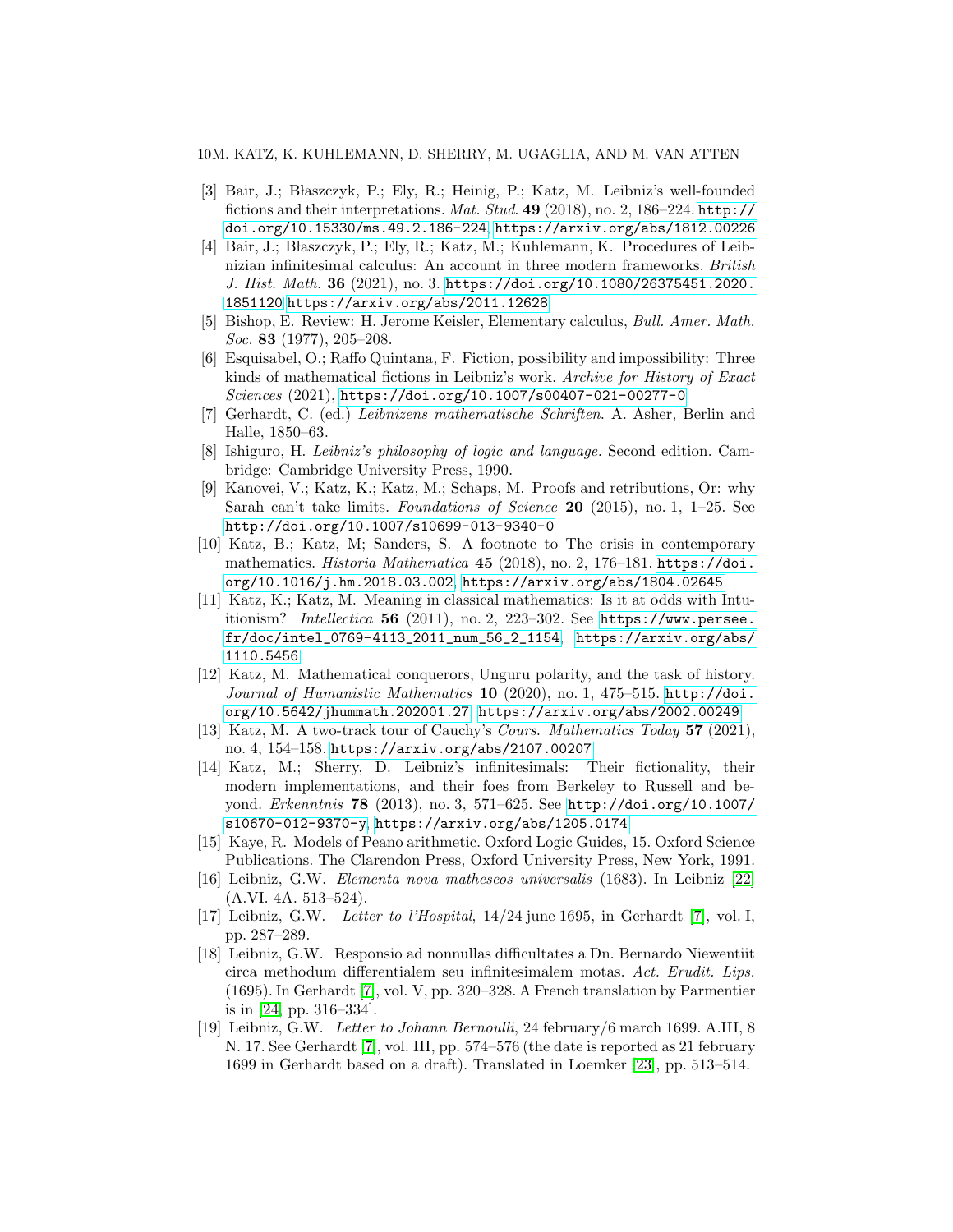- <span id="page-10-12"></span><span id="page-10-2"></span>[20] Leibniz, G.W. Letter to Varignon, 2 february 1702. In Gerhardt [\[7\]](#page-9-16), vol. IV, pp. 91–95.
- [21] Leibniz, G.W. (1875–1890). Die philosophischen Schriften von Gottfried Wilhelm Leibniz (7 vols; C. Gerhardt, Ed.). Berlin: Weidmann. Cited according to volume and page(s).
- <span id="page-10-5"></span>[22] Leibniz, G.W. Sämtliche Schriften und Briefe, Darmstadt/Leipzig/Berlin: Akademie 1923– (cited as A. series, volume, page). See [https://](https://leibnizedition.de) [leibnizedition.de](https://leibnizedition.de)
- <span id="page-10-10"></span>[23] Leibniz, G.W. Philosophical papers and letters. Second Edition. Synthese Historical Library, Vol. 2. Leroy E. Loemker, Editor and Translator. Dordrecht– Boston–London: Kluwer Academic Publishers, 1989.
- <span id="page-10-14"></span> $[24]$  Leibniz, G.W. La naissance du calcul différentiel. 26 articles des Acta Eruditorum. Translated from the Latin and with an introduction and notes by Marc Parmentier. With a preface by Michel Serres. Mathesis. Librairie Philosophique J. Vrin, Paris, 1989. See [https://books.google.co.il/books?](https://books.google.co.il/books?id=lfEy-OzaWkQC) [id=lfEy-OzaWkQC](https://books.google.co.il/books?id=lfEy-OzaWkQC)
- <span id="page-10-6"></span>[25] Leibniz, G.W. Quadrature arithm´etique du cercle, de l'ellipse et de l'hyperbole. Marc Parmentier (Trans. and Ed.) /Latin text by Eberhard Knobloch (Ed.), Paris: J. Vrin, 2004. See [https://books.google.co.il/books?](https://books.google.co.il/books?id=fNTUULXHmQ0C) [id=fNTUULXHmQ0C](https://books.google.co.il/books?id=fNTUULXHmQ0C)
- <span id="page-10-11"></span>[26] Leibniz, G.W.; Clarke, S. G.W. Leibniz and Samuel Clarke, Correspondence, Edited, with Introduction, by Roger Ariew, Hackett Publishing Company, Indianapolis/Cambridge, 2000.
- <span id="page-10-13"></span>[27] Mahnke, D. Leibniz als Begründer der symbolischen Mathematik. Isis 9 (1927), no. 2, 279–293.
- <span id="page-10-3"></span>[28] Rabouin, D. Leibniz's rigorous foundations of the method of indivisibles Or How to Reason with Impossible Notions. In Vincent Jullien (Ed.), Seventeenth-Century Indivisibles Revisited, Science Networks. Historical Studies, Vol. 49. Basel: Birkhäuser, 2015, pp. 347-364.
- <span id="page-10-4"></span>[29] Rabouin, D.; Arthur, R. Leibniz's syncategorematic infinitesimals II: their existence, their use and their role in the justification of the differential calculus. Archive for History of Exact Sciences **74** (2020), 401–443.
- <span id="page-10-0"></span>[30] Recasens, E. Zaragosa's Centrum Minimum, an early version of barycentric geometry. Archive for History of Exact Sciences 46 (1994), no. 4, 285-320.
- <span id="page-10-1"></span>[31] Sanders, S. Reverse Formalism 16. Synthese 197 (2020), no. 2, 497– 544. <http://doi.org/10.1007/s11229-017-1322-2>, [https://arxiv.org/](https://arxiv.org/abs/1701.05066) [abs/1701.05066](https://arxiv.org/abs/1701.05066)
- <span id="page-10-7"></span>[32] Sherry, D.; Katz, M. Infinitesimals, imaginaries, ideals, and fictions. Studia Leibnitiana 44 (2012), no. 2, 166-192. [http://www.jstor.org/stable/](http://www.jstor.org/stable/43695539) [43695539](http://www.jstor.org/stable/43695539), <https://arxiv.org/abs/1304.2137> (Article was published in 2014 even though the journal issue lists the year as 2012)
- <span id="page-10-8"></span>[33] Skolem, T. Uber die Unmöglichkeit einer vollständigen Charakterisierung der Zahlenreihe mittels eines endlichen Axiomensystems. Norsk Mat. Forenings Skr., II. Ser. No. 1/12 (1933), 73–82.
- <span id="page-10-9"></span>[34] van Atten, M. A note on Leibniz's argument against infinite wholes. British Journal for the History of Philosophy 19 (2011), no. 1, 121–129.